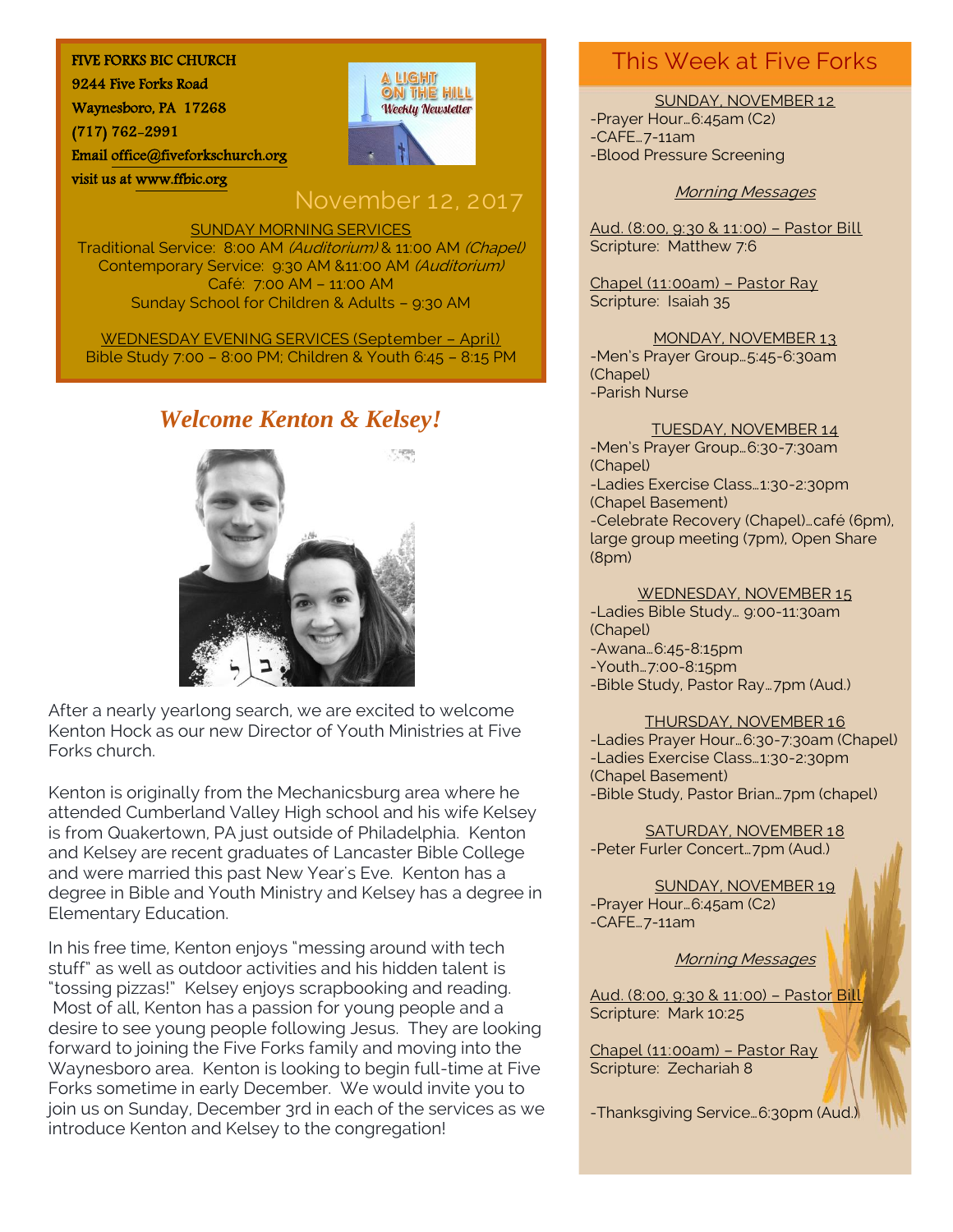### *A Night of Thanksgiving*



We are entering into a season of giving, and one opportunity that presents itself is fast approaching.

In is our Annual Thanksgiving Service (and the weeks leading up to this service).

During the first few weeks of November we are asking everyone in the church to bring in one or more nonperishable food items, such as canned vegetables or fruit...cereal...pasta, etc. We will set aside a section in the Auditorium foyer (near the Information Center) to store the food as it accumulates.

The Thanksgiving service will be held on Sunday evening, November 19<sup>th</sup> at 6:30pm. It will be an evening of praise and giving thanks to God. That same evening – in addition to our service – our Deacon Board will organize and prepare to distribute the donated food to individuals or families from within our church who could use a little help at this time of year.

Would you please consider donating one or more of the items listed above? Or a bag containing the items listed above? Is so, please bring these items to the church at your convenience any time between now and November 19<sup>th</sup>.

And thank you for participating in this season of giving!

### *2017 Community Christmas Dinner*



6:30pm each night Tuesday, December 5 Thursday, December 7 Friday, December 8 Tuesday, December 12 Thursday, December 14

Make your reservation as soon as possible as some nights fill up quickly! There is no cost, but you must make a reservation. Donations are accepted to help with the cost for next year. We do request that Five Forks Church attendees bring some cookies to share as dessert for the evening.

Seats are numbered, so when you arrive, please check-in at the reservation table in the lower lobby for your assigned seat(s).

Invite your friends, family and neighbors for a night of food and fellowship!!

To reserve your seat, please fill out the Reservation Request Form that was placed in your mailbox this week and return to Julie Tiedemann's mailbox or you may call the church office at 717-762-2991 or email julie@ffbic.org.

Reminder: If you or part of your party are unable to attend on the night you reserved, please notify the church office as soon as possible @ 717-762 2991 o[r julie@ffbic.org](mailto:julie@ffbic.org) so that the seating can be made available to others.

### *Five Forks Fellowship Annual Christmas Banquet*



**FIVE FORKS FELLOWSHIP** 

Friday, December 1<sup>st</sup> 12pm at Savoy Catering, 11655 Anthony Hwy, Waynesboro

Cost: \$8/person

Please RSVP with payment by Sunday, November 26<sup>th</sup> to Pastor Brian. Make check payable to Five Forks Church with "Five Forks Fellowship Banquet" in the memo line.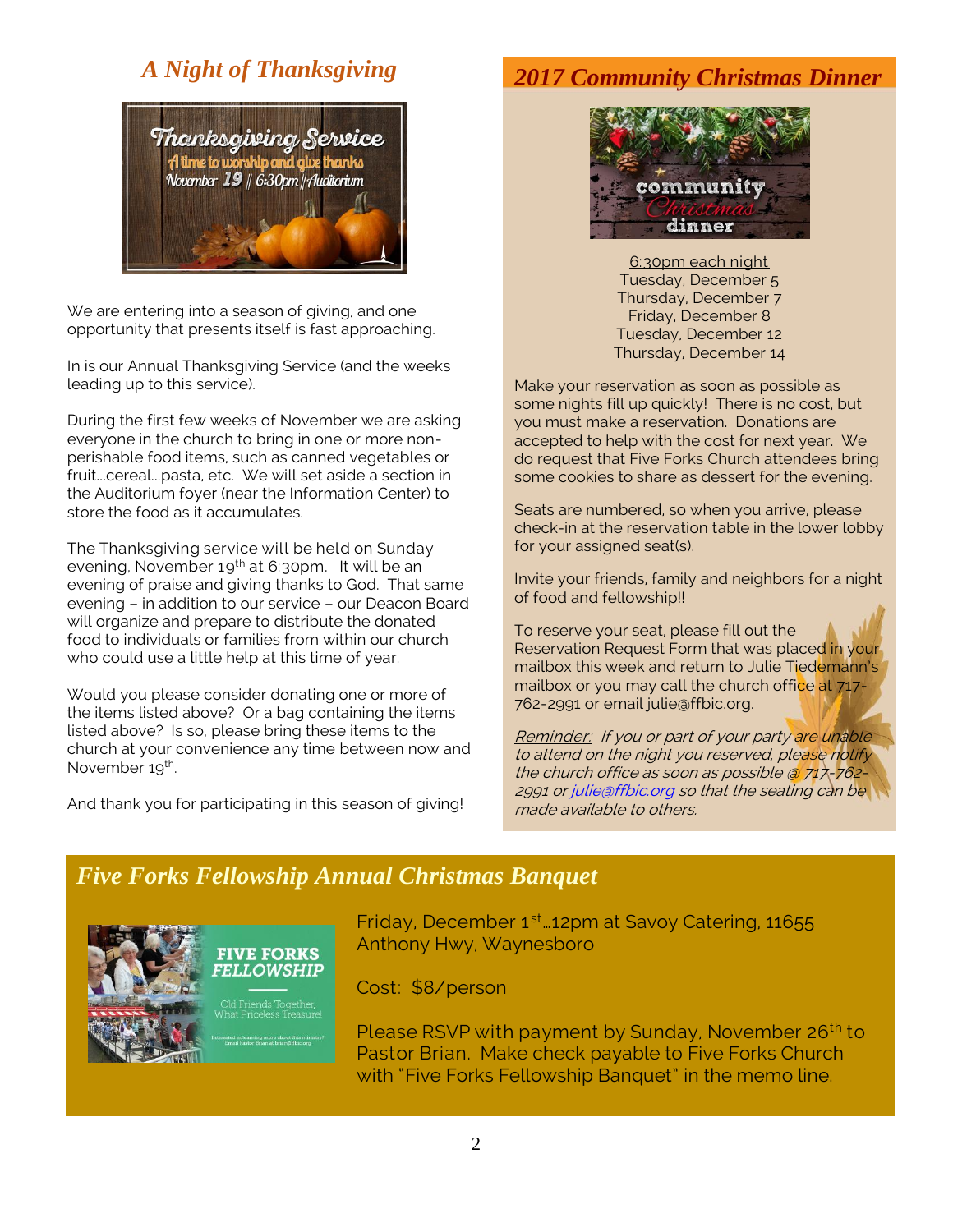### *New To The Library*



### The Aedyn Chronicles (3 books)

By Alister McGrath (C-MCG)

In this fantasy series, siblings Peter & Julia fall into a glowing pond in their grandparents' garden and find themselves in the land of Aedyn. The two become the chosen ones sent by the Lord of Hosts to protect the people of Aedyn.



*An Evening Of Songs And Stories With Peter Furler & Ryan Stevens with Special Guest Austin French*



Saturday, November 18th…7:00pm - Five Forks Church Auditorium (doors open at 6:00pm)

\$15 General Admission \$25 VIP, which includes Premium Seats, Early Access (5pm), and Q & A with Artist

Tickets are available at the Five Forks Church Office and may also be purchased online at [www.eventbrite.com.](http://www.eventbrite.com/)

### **Attendance**

### ATTENDANCE (November 5)

Sunday's Worship Total = 649 8:00 Auditorium = 160 9:30 Auditorium = 271 11:00 Auditorium = 145 11:00 Chapel = 45 Bible Connection = 14 Nursery (9:30 & 11:00) = 14

Total Sunday School = 289

Wednesday Eve. (Nov. 8) = 297

Food Pantry " Item of the Month" for NOVEMBER:

Canned Vegetables

Place donations in the orange tub in the lower lobby.

**Operation** Christmas Child November & December:

Pray for the children who will be receiving these boxes.

Place donations in the designated boxes in the lower and upper lobbies.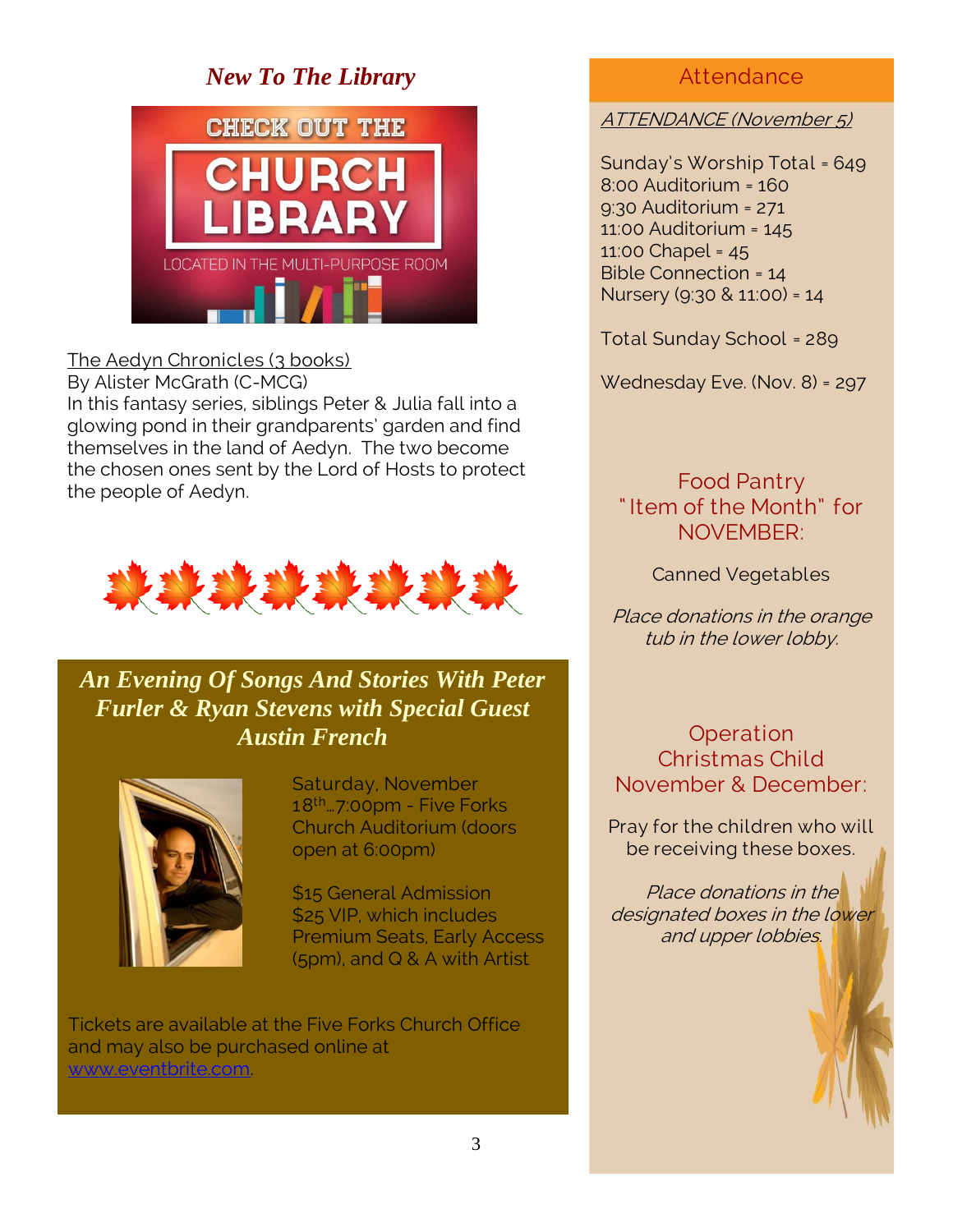## *Auction Brings in Close to \$10,000*

Our Annual Church Auction which was held last month raised a total of \$9,592.20 which will go towards Phase II of the Laying Bricks for Jesus Project.

The Auction brought in \$8,810 while the kitchen sales brought in \$782.20. Thanks to all who played a part in making this a great evening of the church.

Mark Gladfelter Karen Herald Laura Petersheim



# *When Grief Colors The Holidays*

How to Manage the Absence of a Loved One During the Festive Season - As the holiday season rapidly approaches, we are reminded that, while this is celebration time for many, there are large numbers of people for whom the holidays pose difficult emotional and spiritual problems in regard to grief and loss.

Thursday, November 30, 2017…7-8:30pm at Gettysburg Hospital Boardroom

A free program offered by Spiritual Care – WellSpan Health

Presented by: The Very Rev. Dr. Vasyl E. Marchak

Call 717-337-4310 for reservations. Seating is Limited. Parking is Free.



Bonnie Branthaver is scheduling church photo directory pictures.

Here are the dates she has available:

> Sunday, November 12<sup>th</sup> ... 1:00 – 4:00 pm Friday, November  $17^{\text{th}}$  ... noon – 4:00 pm Saturday, November 18<sup>th</sup> … 8:00 – 11:00 am

the contract of the contract of the contract of the contract of the contract of the contract of the contract of f you would like to schedule a time to have your picture taken for our directory, please contact Bonnie at 717-762-6355 or email [cbbranthaver@comcast.net.](mailto:cbbranthaver@comcast.net)



Dear Five Forks Family,

Thanks so much for the calls and the Fall floral bouquet, it's still so pretty. I appreciated all the care and concern shown to me during my hip surgery. Hope to be back to church by Thanksgiving. Thanks so much! Love, Sandy Watkins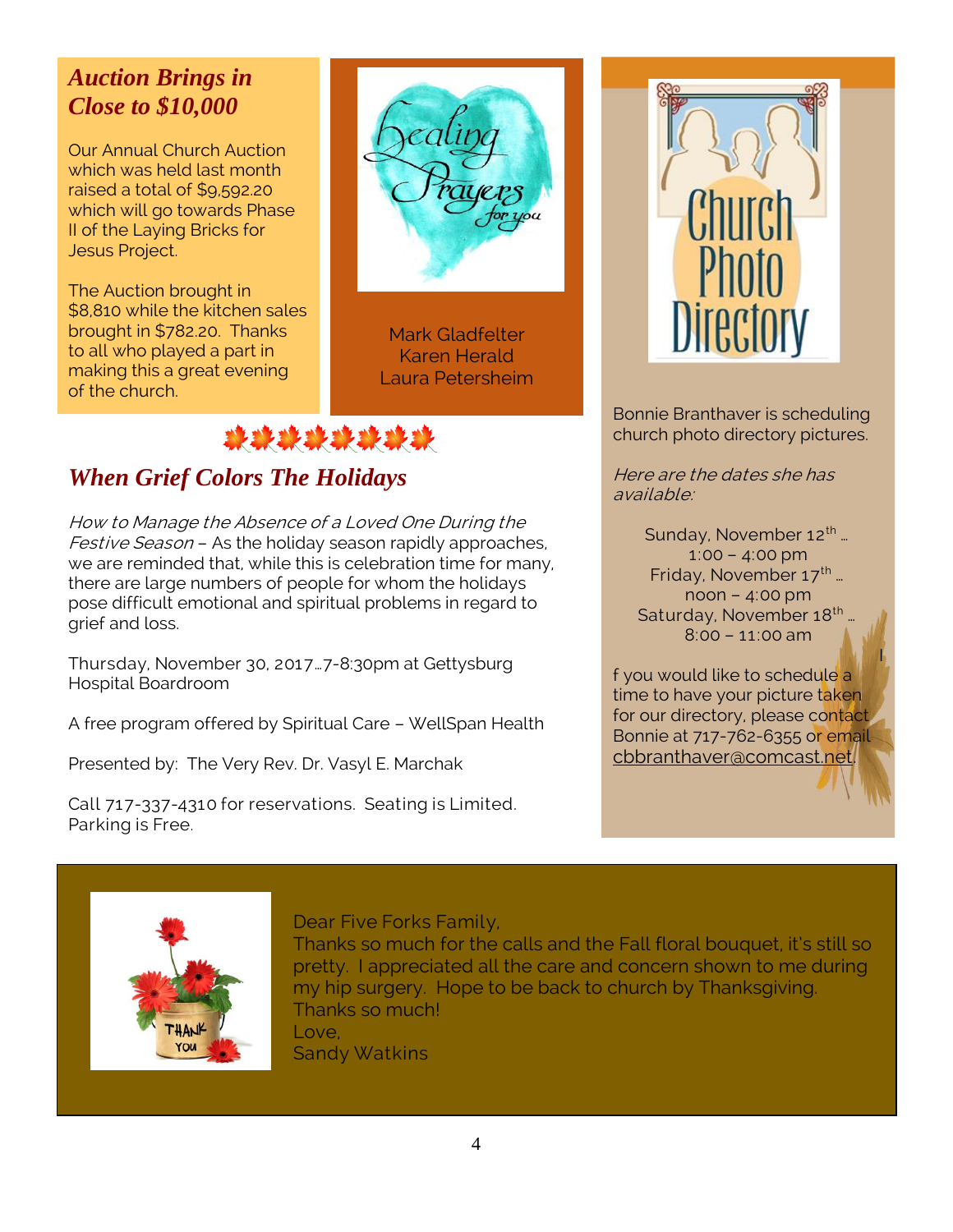

*Below is a list of events and activities that the youth are assisting with, participating in or will be invited to be part of:*

*"You can find more information about our events, including permission slips, on the church website or join us on Facebook; our group name is; Five Forks BIC Youth Group, or see Pastor Shaun.*

*\*Please be aware that there is extra financial assistance available to any youth that may need it. Do not let money be the reason that you do not participate! (See Pastor Shaun)*



Football Sunday – I know you've been sittin' around every Sunday afternoon with nothing to do? Watching some football and dreaming that "you could do that"? So let's find out, all teens 6th - 12th grade are invited to join us for youth group football on Sunday, November 12<sup>th</sup>. We'll meet downstairs in the youth Sunday school rooms at noon (immediately after the 3<sup>rd</sup> service). We'll load up the bus and head out to the frozen tundra (aka Waynesboro Soccer Complex...Stum Fields...near Waynesboro Country Club) for some intense flag football. We'll have flags, footballs and fields all

set up. You need to bring a permission slip with you and you're welcome to bring a friend. We'll divide up into teams and enjoy some football. Youth group will provide bus transportation from the church out to the soccer complex, you MUST BE PICKED UP AT THE SOCCER COMPLEX at 3pm.

Breakfast at Youth Group – There's nothing better than food & friends. In fact the Bible talks a good bit about both. So yes, it's true we're gonna be serving breakfast at youth group on Wednesday, November 15 $^{\rm th}$ . We'll be having a "cereal feast" in the chapel wing as teens get to enjoy their favorite breakfast cereal during youth group. And there's nothing better than enjoying food with friends. So, we are encouraging all teens to bring a friend to youth group that night. We'd like to fill up the wing. We'll also have some games and a challenging message based around the theme of "breakfast"!



No Youth Group - We will not have youth group the week of Thanksgiving (Wednesday, November 22<sup>nd</sup>). Stay home and enjoy Thanksgiving with your family.



Christmas Cheer & Hershey Park - All teens (6th - 12th grade) are invited to join us on Sunday, December 10th (9:30am - 6pm) as we take Sunday school on the road. We'll be heading to Quincy Home for the morning to spread some Christmas cheer to the residents. We'll sing some Christmas carols together (no, you don't have to be able to sing!) and read the Christmas story. We'll also have an opportunity to visit and talk with residents. It will be well worth your time. Following our time at Quincy Home, we'll be heading to Hershey Park for the afternoon, where we can enjoy the rides and the park will be decorated with Christmas lights. We'll stop by and visit

Santa's reindeer and of course, our trip wouldn't be complete without a visit to Chocolate World and the "Chocolate Ride"! (All 6<sup>th</sup> & 7<sup>th</sup> grade students will walk through the park with a youth leader.) You do need a permission slip and the cost for this event is \$5. Also, bring some money for a meal at the park. We'll return to Five Forks for pick up at 7pm!